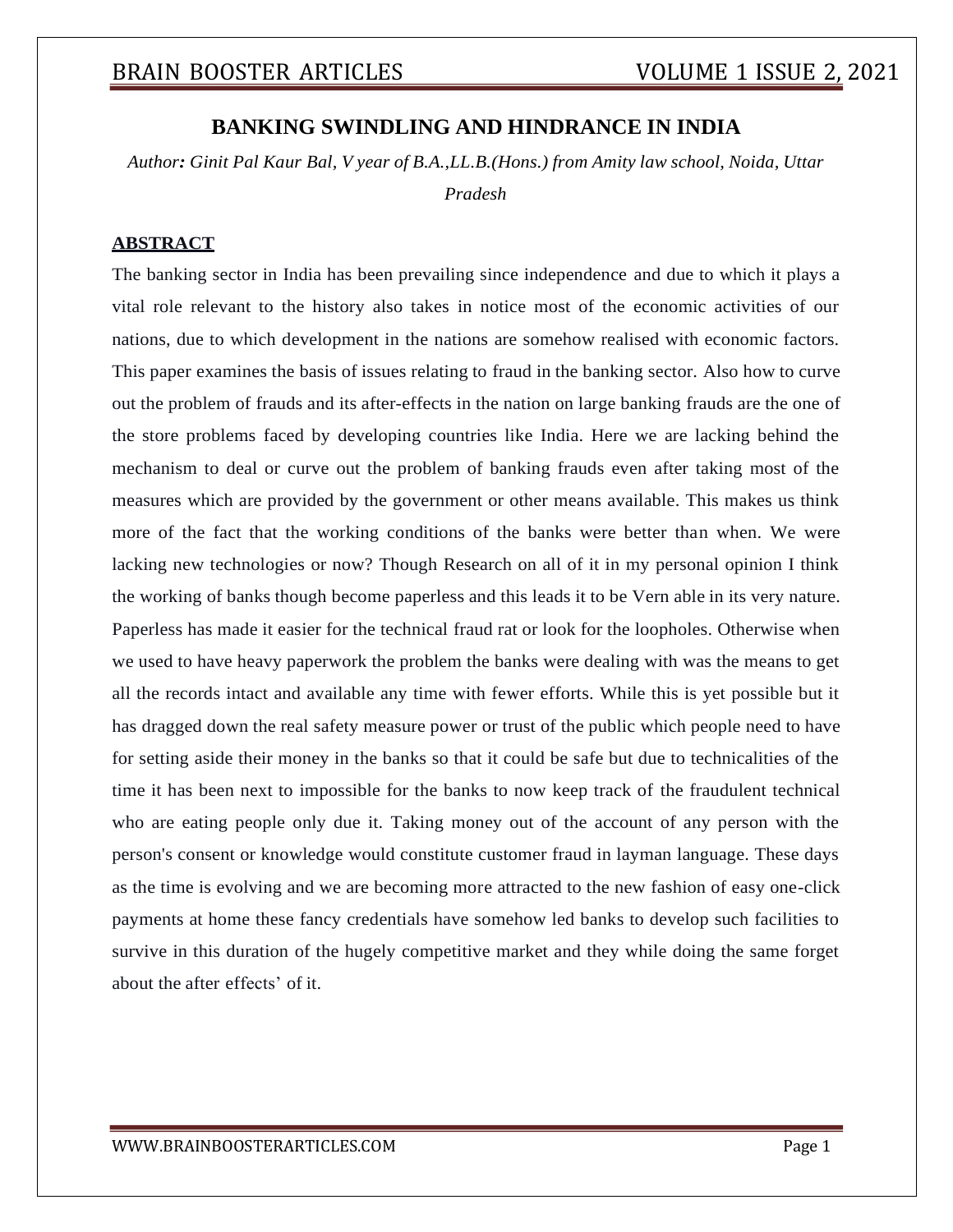#### **INTRODUCTION**

Banking frauds are the kind of frauds is a criminal act that happened when some on uses illegal means of receiving money or assists from the banks or the other financial institution's bank frauds is this does not only affect merely the customers of such and so banks but is at the large effect the economic cycle of any nation as banks are the particular responsible for the regulations of the money in any country if it is effective then the whole economy would be on its feet and leads to poverty striking conditions for its citizens which is in-depth depriving them of necessities and ultimate's leads them depended on other countries also to make a quick note to it not only the customers of the bank are befooled but now days even bankers are being fooled. The bank while adopting many new techno methods of payment and money transfer systems as leads it even more difficult to channelized and take control of the type of fraud a person is doing because at the end as the means are many the type of frauds or curving out money from innocents account is incredibly a lot more than a person can think of.

#### **Statement of Problem**



[WWW.BRAINBOOSTERARTICLES.COM](http://www.brainboosterarticles.com/) enterprise and the control of the control of the control of the control of the control of the control of the control of the control of the control of the control of the control of the control o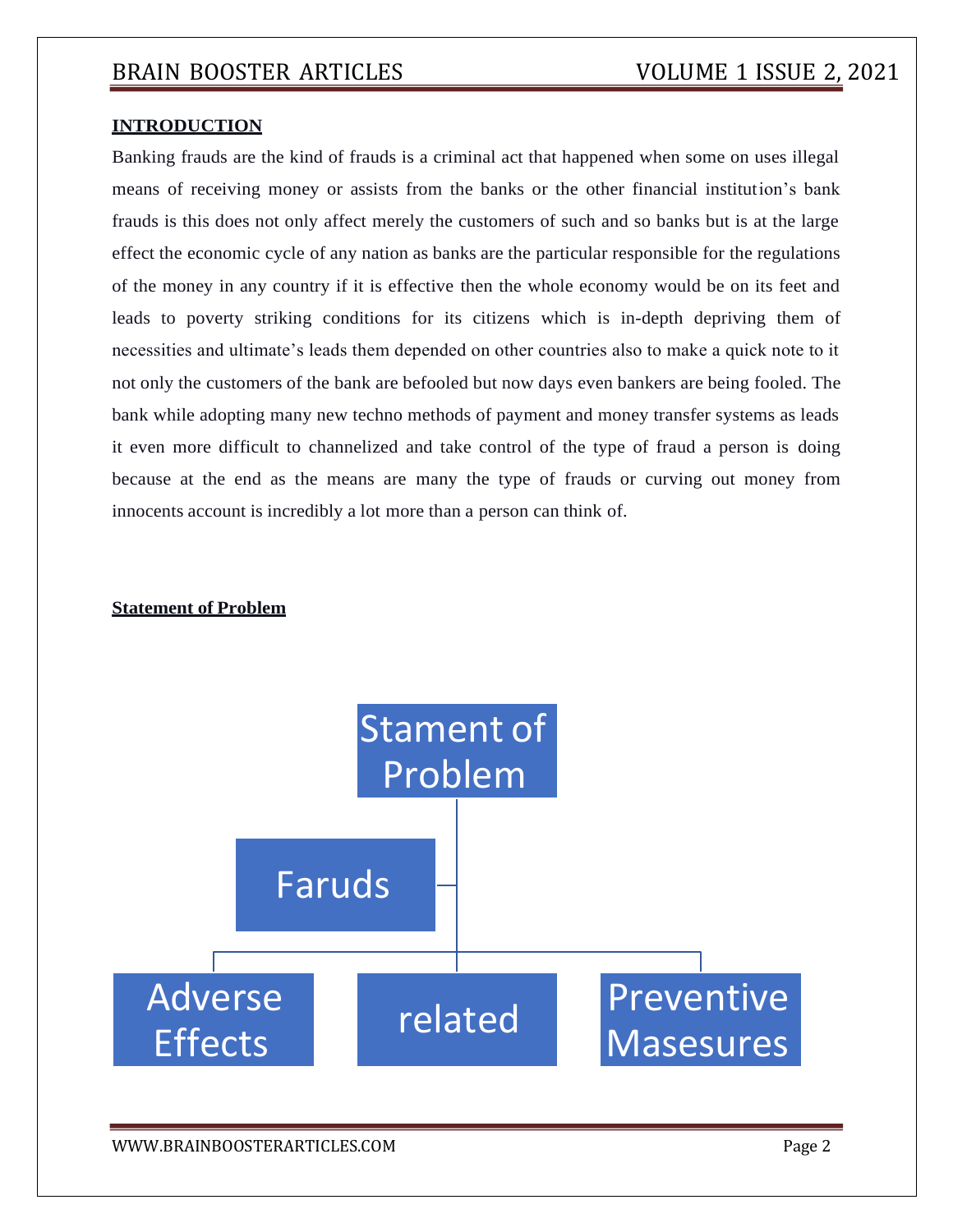#### **Meaning Of Frauds**

The dishonesty act or the behaviour which a person gains or tries to gain advantage over another which results in the loss victims directly or indirectly is called fraud. Under India penal code fraud had not been defined directly under particular section but it proved for the punishment for various acts which leads to commission of frauds / somehow the diction under the act are dealing with many related topics as of the frauds such as cheating, forgery , misappropriation and counterfeiting or breach of trust . These are some of the related laws with the frauds covered by Indian penal code in general.

Fraud, under Section 17 of the Indian Contract Act, 1872, includes any of the following acts committed by a party to a contract, or with his connivance, or by his agents, with intent to deceive another party thereto or his agent, or to induce him to enter into the contract: The suggestion as a fact, of that which is not true, by one who does not believe it to be true; The active concealment of a fact by one having knowledge or belief of the fact;  $\cdot$  A promise made without any intention of performing it;  $\cdot$  Any other act fitted to deceive;  $\cdot$  Any such act or omission as the law specially declares to be fraudulent

- 1. The Indian penal code,1860
- 2. Criminal procedure code,1973
- 3. The Negotiable Instruments Act,1881
- 4. The Reserve Bank of India Act,1934
- 5. SARFAESI Act,2002
- 6. The Banking Regulation Act,1949

Even under section 17 of Indian contract act ,1872 includes any of the following acts committed by party to contact or with his connivance or by his agents with intent to deceive another party such as are

- Suggestion as fact
- Active concealment of fact by one does not deliver it is to be
- A promise made without any intention of performing
- Act fitted to deceive

[WWW.BRAINBOOSTERARTICLES.COM](http://www.brainboosterarticles.com/) Page 3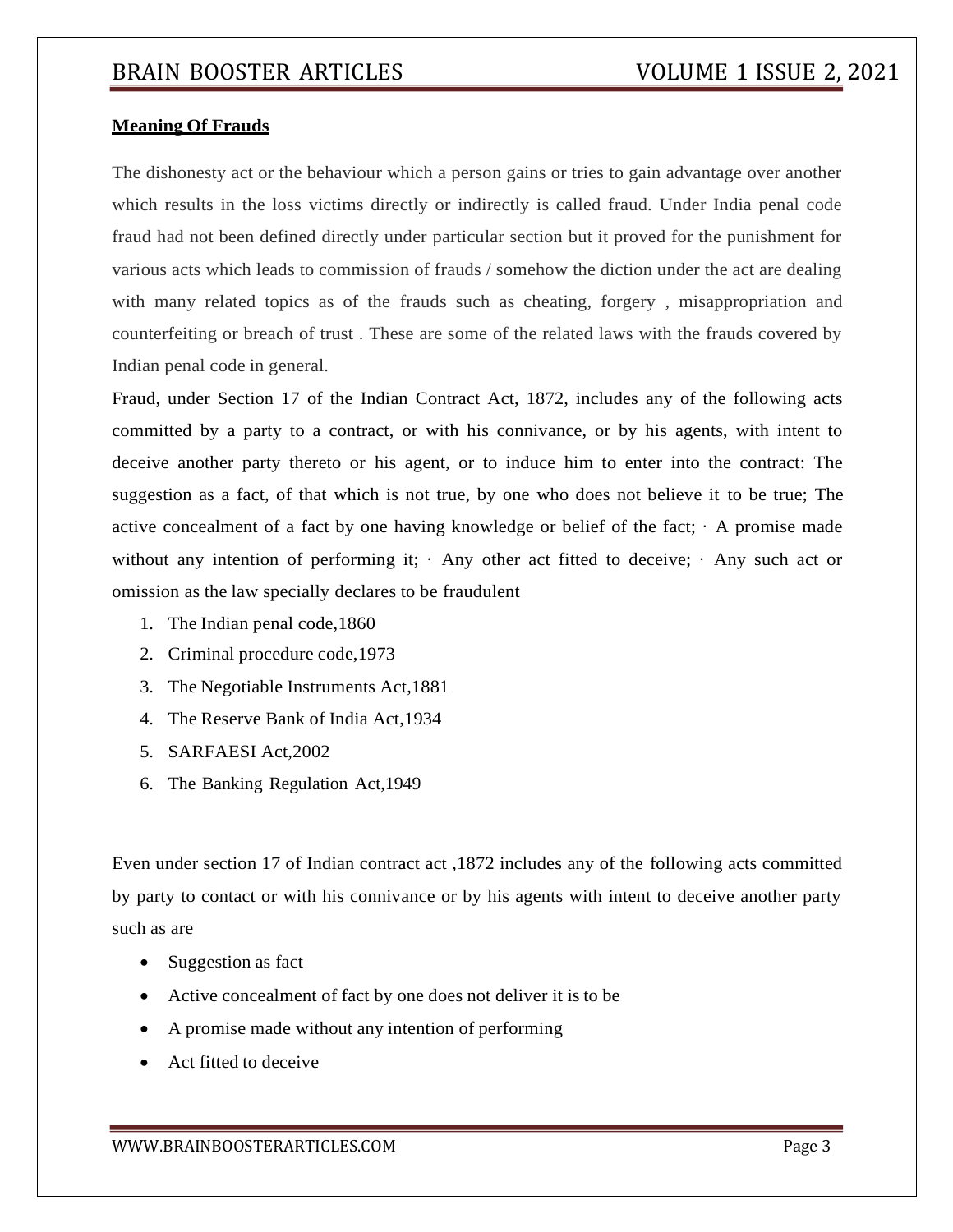These are some of the important definitions given under the law to describe the ways frauds take place.

#### **RBI definition of frauds**

Means a statutory body but haven't defined the term frauds however, suggested in the context of electronic banking in the Report of RBI Working Group on Information Security, Electronic Banking, Technology Risk Management and Cyber Frauds, which reads as: "A deliberate act of omission or commission by any person, carried out in the course of a banking transaction or in the books of accounts maintained manually or under computer system in banks, resulting into wrongful gain to any person for a temporary period or otherwise, with or without any monetary loss to the bank". According to the Association of Certified Fraud Examiners (ACFE), fraud is "a deception or misrepresentation that an individual or entity makes knowing that misrepresentation could result in some unauthorized benefit to the individual or to the entity or some other party".

#### **Some statistics related to banking frauds**

| Years   | No. of cases    | Amount of fraud |
|---------|-----------------|-----------------|
| 2019-20 | 84554 cases     | 1.84 cr.        |
| 2020-21 | Expected 87.523 | 2.5 cr.         |

#### **Elements of frauds**

- Theft as the act involves taking anything out of the positions of the person with our persons consent.
- Dishonestly any act done with the intent to gain unlawful or to make other loos unlawful of the titles which of which he is not owners is called as dishonestly.
- Concealment it involves selling stolen assets or products to the people and getting money in exchange for it.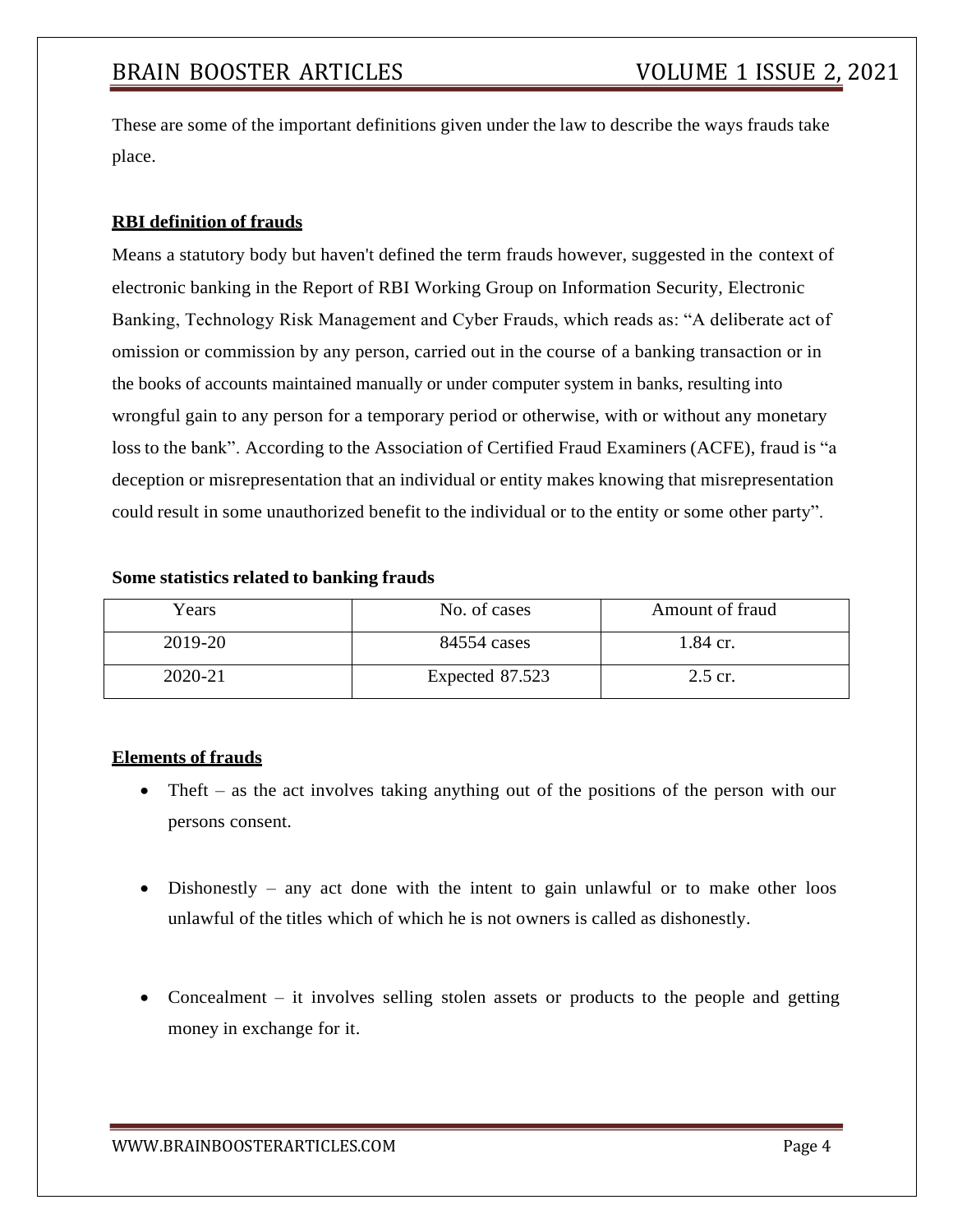#### **TYPES OF FRAUDS**

#### **CLASSIFICATION OF FRAUD**

To maintain uniformity in fraud reporting, frauds have been classified on the basis of types and provisions of the Indian Penal Code, and the and the reporting guidelines for the same has been prescribed by RBI The Reserve Bank of India classifies Bank frauds in the following categories:

- 1. Misappropriation and criminal breach of trust.
- 2. Negligence and cash shortages.
- 3. Cheating and forgery.
- 4. Any other types of fraud not coming under the specific heads as above.
- 5. Irregularities in foreign exchange transitions.

#### **MECHANICS OF BANK FRAUDS**

### **DEPOSIT ACCOUNT FRAUDS**

The following types of frauds are generally committed;

- 1. Value inflation of cheques deposited
- 2. Changing the nature of the cheques(crossed to bearer)
- 3. Operating a dormant account fraudulently

#### **Prevention Measures**

- 1. Carefully and systematic examination procedures of cheques and other transactions.
- 2. Separation of book keeping and cash handling operations.

#### **PURCHADED BILL FRAUDS**

These are generally expensive and can take the following forms: –

1. Discount on stolen or fake Railways Receipts and motor recipes along with other necessary bills.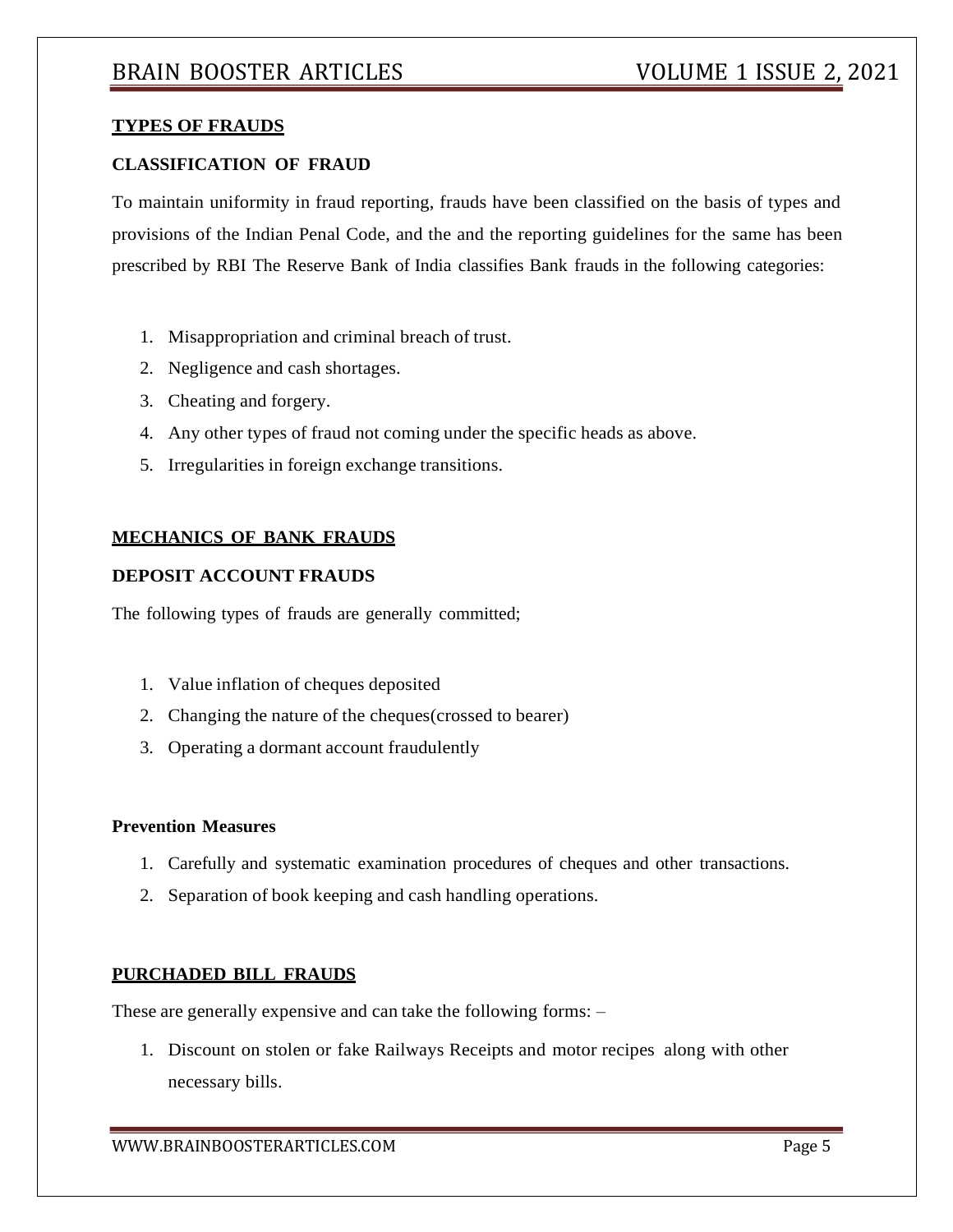2. Fake/forged bills for valueless goods are discounted.

#### **Prevention Measures**

- 1. Strict examination before discounting the bills.
- 2. Establishing a better connection between the purchaser and the seller in the case of dispatch of proceeds.
- 3. Examining the receipts properly and strictly by confirming from the connected authorities.

#### **HYPOTHICATION FRAUDS**

Cash advances, against pledged goods as securities, are fertile fields for frauds.

- 1. Inflation of stock statements.
- 2. Some of the stocked goods in the large quantity may have been less value.
- 3. Hypothecating some goods in the favour of different banks.

#### **Prevention Measure**

- 1. Only marketable goods to be accepted as security
- 2. Strict examination of the banks representatives and borrowers credential
- 3. Proper evaluation of stocks
- 4. Verification of statements of stocks.

#### **LOAN FRAUDS**

The following types of fraud are generally committed: –

- 1. Two different person taking loans on the same item or product
- 2. Borrowing is denied when the particular person is alleged of non payment
- 3. Loan taken from one purpose but used for a different purpose i.e. loan taken for agriculture but used for personal purposes.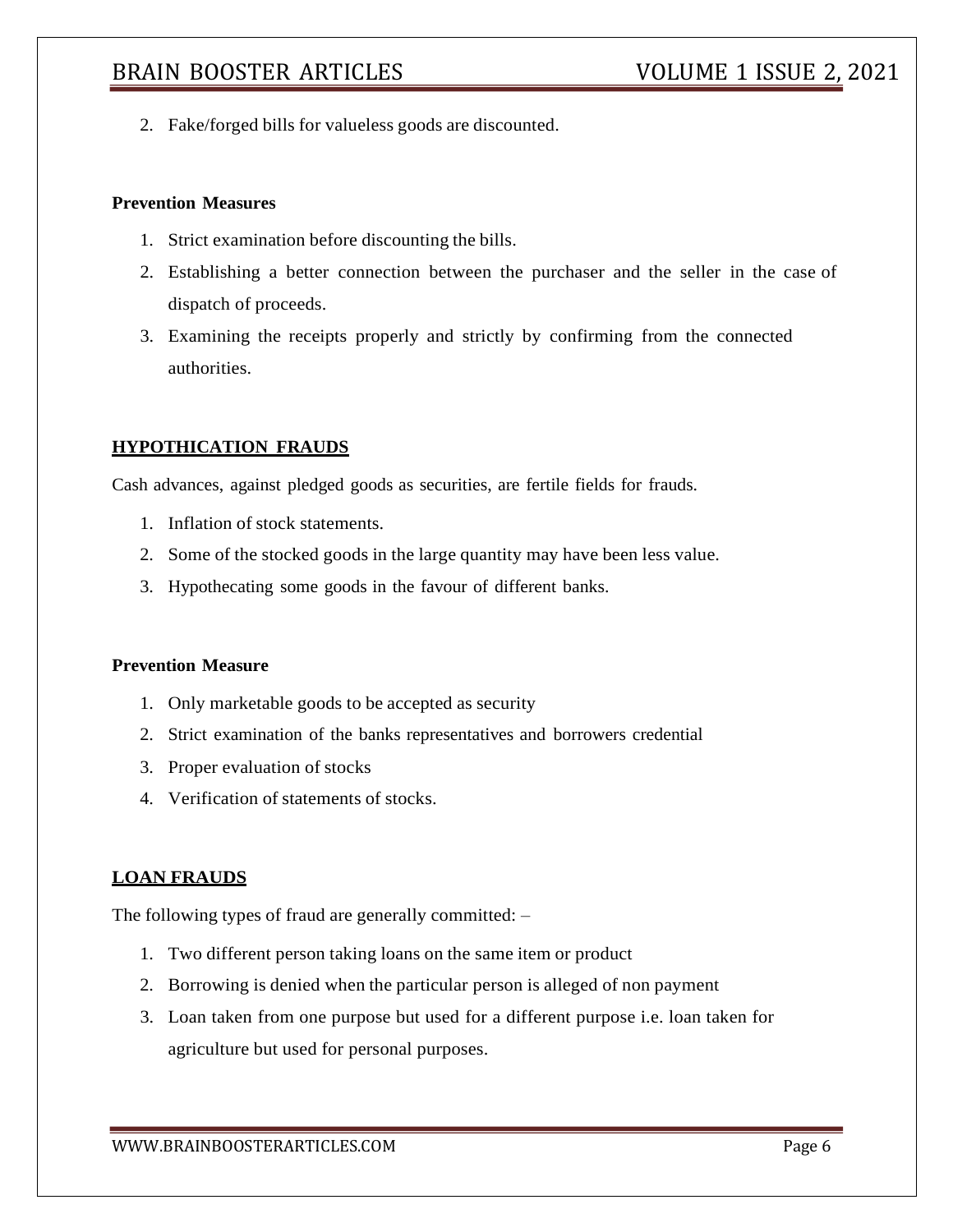#### **Prevention Measures**

- 1. Proper verification of documents and the purpose for taking the loan
- 2. In case of a substantial amount of loan taken, it should be checked by the competent authority

#### **COMPUTER RELATED FRAUDS**

To provide efficient and fast service, most of the branches of the bank except the ones in the rural and remote areas have been computerized. Not many frauds related to computers have yet been reported so far as computerization in the Indian banks is of recent origin. There is a need to analyze the nature of such crimes so that appropriate preventive measures may be devised.

#### **CHEQUE FRAUDS**

This constitutes the biggest volume of bank frauds. This crime is done in the following forms:

- 1. Cheques are stolen, filled and signed spuriously and encashed.
- 2. The signed cheques are stolen and are encashed with alterations, if needed
- 3. Cheques issued by organisations for employees are duplicated.

#### **Prevention Measures**

- 1. The instruments must contain a proper date
- 2. Checking cheque kiting
- 3. The amount should be checked that it should be written in both numerical and words.

#### **DISHONOUR OF CHEQUES**

Dishonour of cheque or cheque bounces are very serious problems and it is becoming even bigger. To cope with this issue which was affecting the smooth business transactions, the Government of India has introduced the Negotiable Instruments Act,1881 which provides for provisions to deal with cases of cheque bounce under section 138 to 142.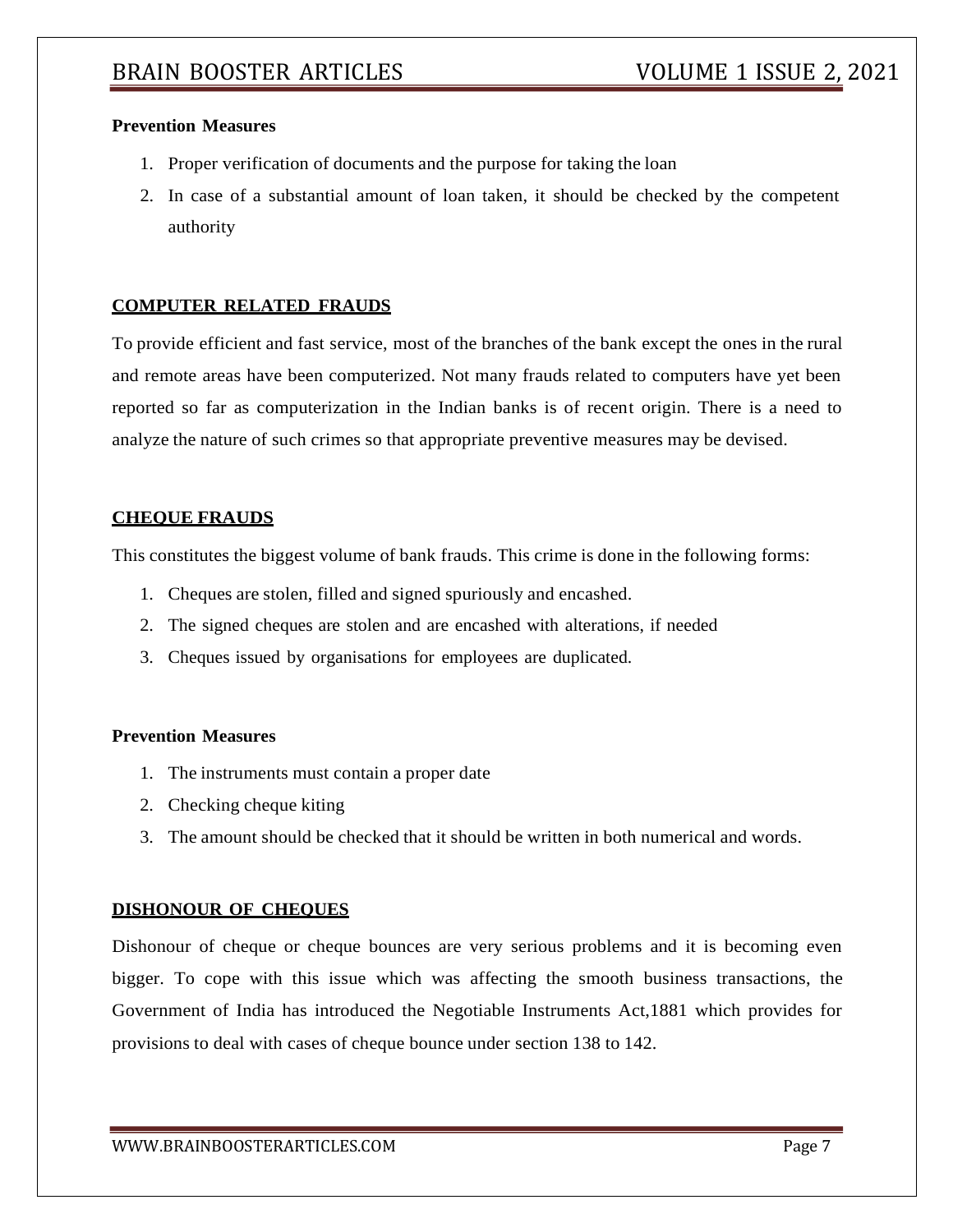#### **PREVENTION FROM BANKING FRAUDS**

We tried to make sure that all of you can understand the crucks of it easily so that none of us who are reading or researching on it have to face such frauds in our life span. After making a note on it all it made me more compelled to look forward to the measures which are now considered mandatory by the government or RBI to be followed and also looking for its loopholes.

- 1. The main question which we came up with after researching the matters of the frauds is are the multi faceted threats of frauds and related to the banks are up to the change ? While having the same question in my mind I came across the survey on the global banking fraud survey 2019 through which I came across the many variety things which I am sharing below.
- 2. The survey shows that the fraudsters are shifting focus from account takeovers to scams where some customers are exploited as they are the only weak links and this shows the need of the bank to create more awareness and education to protect the harmony of their customers.
- 3. As per the survey the potential harm of the insider frauds is greater then external one as this internal frauds exploited weakness in control to target the most valuable assets. So for the same the banks should be taking a proactive approach to detecting the inside frauds.
- 4. The method used by the both the internal and external frauds are tends to evolve and have not remain the same from the past this create a need for the bank to effective digital frauds controls, leveraging advances data analytics , and human expertise to predictable committees ability to make appropriate resources allocation and investment decisions with frauds investment seen financial crime.
- 5. Technology is not enough with the overhead of the world responding to such false positive hampering efficiencies in frauds detections . banks have to plan ahead and technology to preserve outcomes in the operation model across people .
- 6. Fraudsters nowadays become sophisticated and quickly change and adapt their approach . banks have to be agile to take over to new approaches in preventing frauds . Now after the frauds have taken place we need to see the total percentage of the recovery of the funds which is as per the survey is less than 25 percent of frauds losses. This low rate demonstrates the importance of prevention efforts .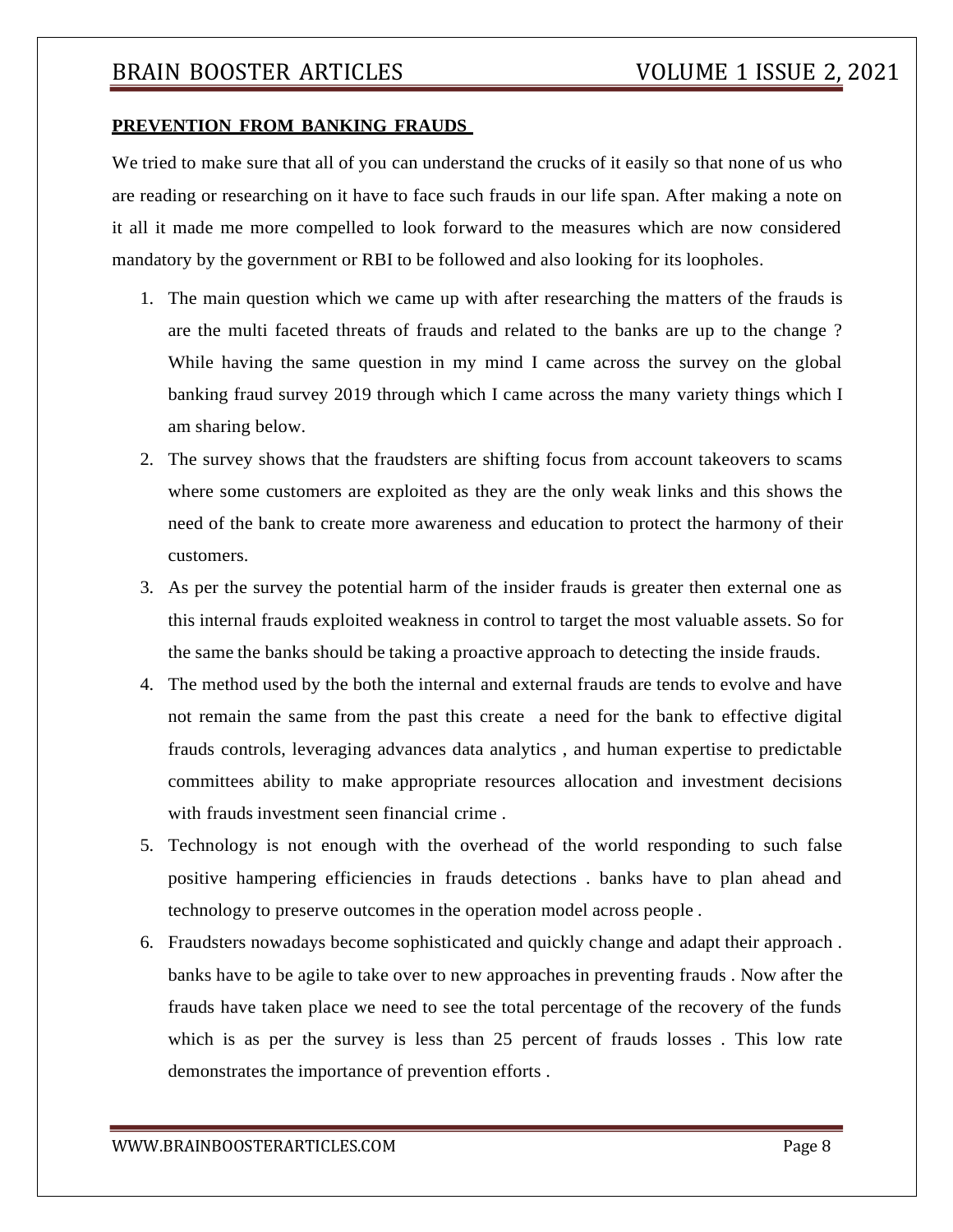- 7. Money laundry and sanctions screening it is the more of the leading source of compliances fines as in banks they use of smart transactions .this also result in the banks to look forward to the false and positive alerts , and banks spend fewer resources on catching , this is the also the resin banks are moving toward the artificial intelligent AI promises to transforms segmentation into powerful anti money laundry AML process that delivers improved model to review for the banks. Also the solutions of such problems can be extensive, global perspective and links bad actors together this will result in reduction. Another way to stop this frauds are block chain method by the use of Microsoft , and indentation this are the one which are prerequisite to address the money laundry problems
- 8. Internal frauds employees doing fraud being insiders of the banks are known as internal frauds and this makes banks vulnerable to its very extent . due to this frauds examiners recently pointed out a case of nirav modi . To curving out this problem banks can simply use the multi factor authentication system to regulate employee spending. Employee access to some things need to be restricted as they can usually access project management platform visual studio team services .
- 9. Credit card frauds- this is the type of frauds which are emerging in today's time , as banks dependant on linear allegations for suspicious transactions in its very nature . Due to which these days bans have exceeded the more advanced algorithms which in result increase computing capacity of the cloud technologies.
- 10. Mobile frauds- these are the kind of frauds which are hyping in developing countries like ours. This has given a very magnificent attitude, fraudsters are innovating schemes or banking services as per the reports collected by the RDC. As it is a system which allows scanning checks images appear for deposit through an encrypted net connectivity. Due to which banks now day are using multi factor authentication facilities with second level identification authentication which inly led the access with the help of the username and passwords and due to the multi system even if the frequents get access to the username or the password there will not be able to access the corporate data without having hold of the users cell phone.
- 11. Identity and social fraud as frequencies are getting easier due to the increase in their technicality and also due to adopting new schemes this led the banking customers to need solutions for such problems for the protection of their identity and ensuring safe and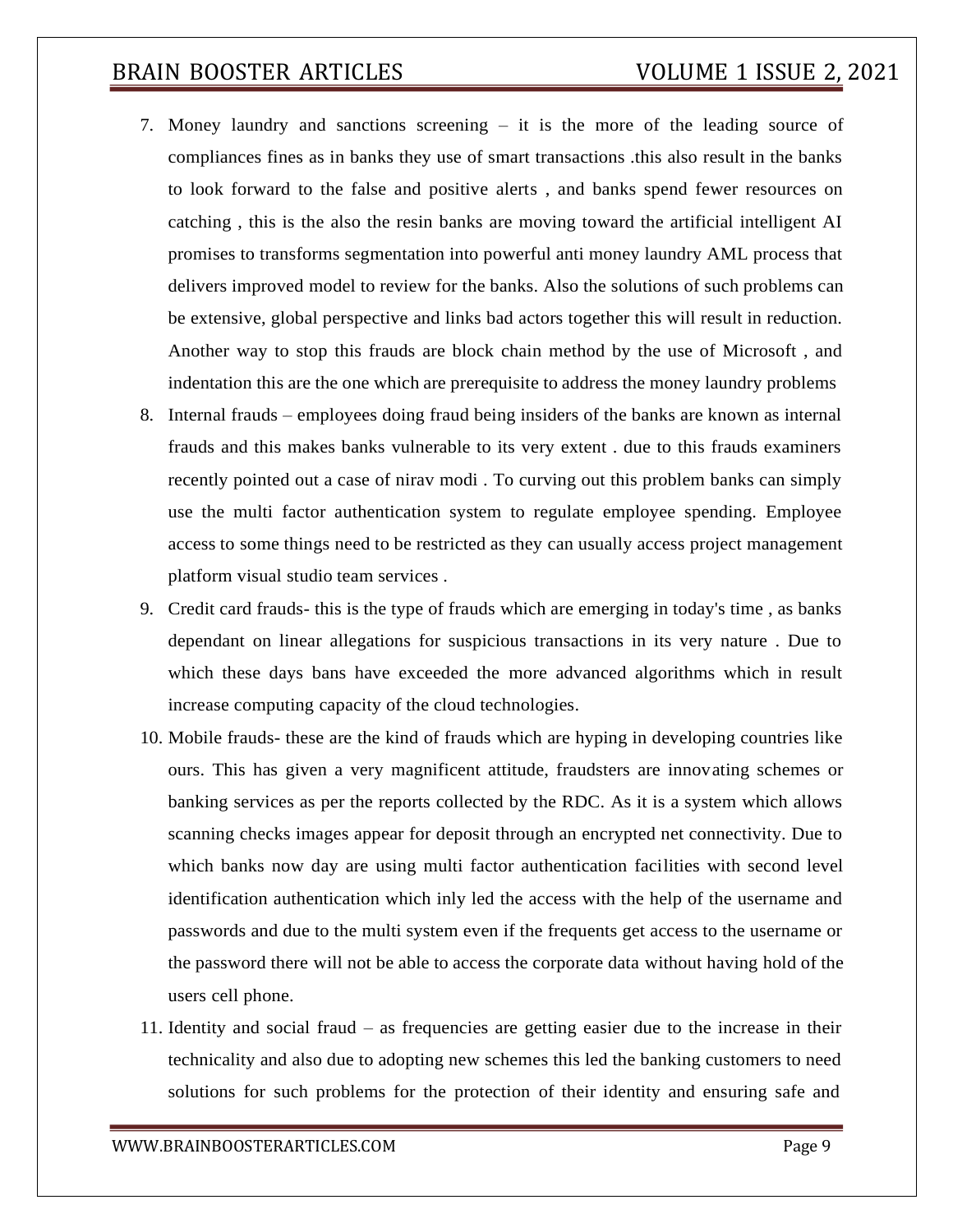sound access to the banking customers only . this inspire led that banks to look forward to the look for the sophisticated system which could assist with identities in many ways, ranging from the digital and physical signatures to biometric data recognitions

This way banks would be able to provide the usability and security to its very end

Behavioural analytics Knowledge based authentications Automated Analysis Tools Password tokens Internal audits functions

**Behavioural analytics** – this helps the monitor navigation techniques and some other aspects of users online behaviour and with technology in its very nature , it becomes convenient to go with any such activities, which indicates the funds and suspicion which is technically detected to the banks.

**Knowledge based authentications –** which means a series of questions with answers to each and every type and saved by the users. In some cases any of the answers typed wrong alerts the system and access to the payment out of the platforms.

**Automated Analysis Tools** – These are the kind of the frauds which are technically fraud tools in its very nature which identify fraud attempts on the time .Solutions which tend to transactions screening , third party screening and compliance solutions.

**Password tokens**- These are frauds which are meant to take place in the OTPs (one time only passwords) , which gives users a one time password on their registered cell phone not in digital formations which expire as soon as the allowed time limit of using it is crossed .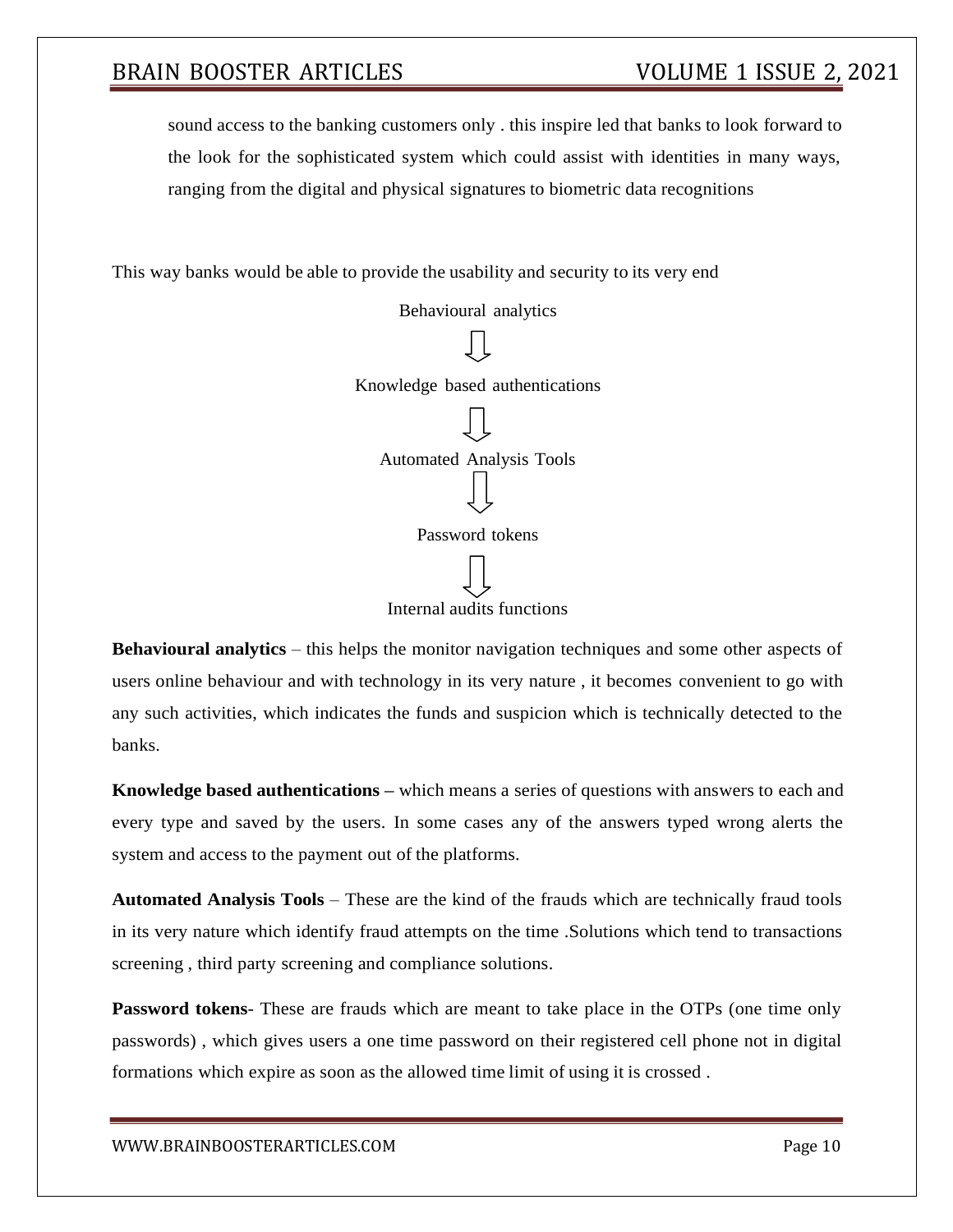**Internal audits functions-** this is the requirement to keep regulated checks in the very means. Regular internal audits help in remaining steps ahead of fraudsters and conclusively to combat maximum frauds.

### **Survey of Literature**

As the nature of the frauds is changing by the time I have been completing this paper there might be another technology striking and taking the control over the baking accounts of the others. The cyber frauds are emerging large in no, according to the Sukanya kundru and Nagarajan paper I can easily understand there are less source available which can simple depict the working if the banks in relation to the frauds as their as no official sites which can declare the official number and any forming to give justice to the customers in the relations to frauds. From the paper of Dr sukhamaya swain I can easily preserve that there emphases while writing this paper were more on the statistical approach because in his paper all I can witness are the tabulation representation of data whose sources are very vintage also in his paper he have wrote about the different banks a and how this banks ride taking over the frauds and there study involve as more types of frauds then the prevails frauds. In the paper of GSravanthi title of the paper (management of risk issues in E-banking case study) he have made the more impasse on the networking as his objective of the study was to overlook the E banking system from past 5 years and also to secure banking from the same frauds which have been taken places also he have mentioned the elaborations in types of frauds and there essential in banking sector.

### **DATA ANAYSIS**

Distribution of percentage of people opting for the digital payment on different platforms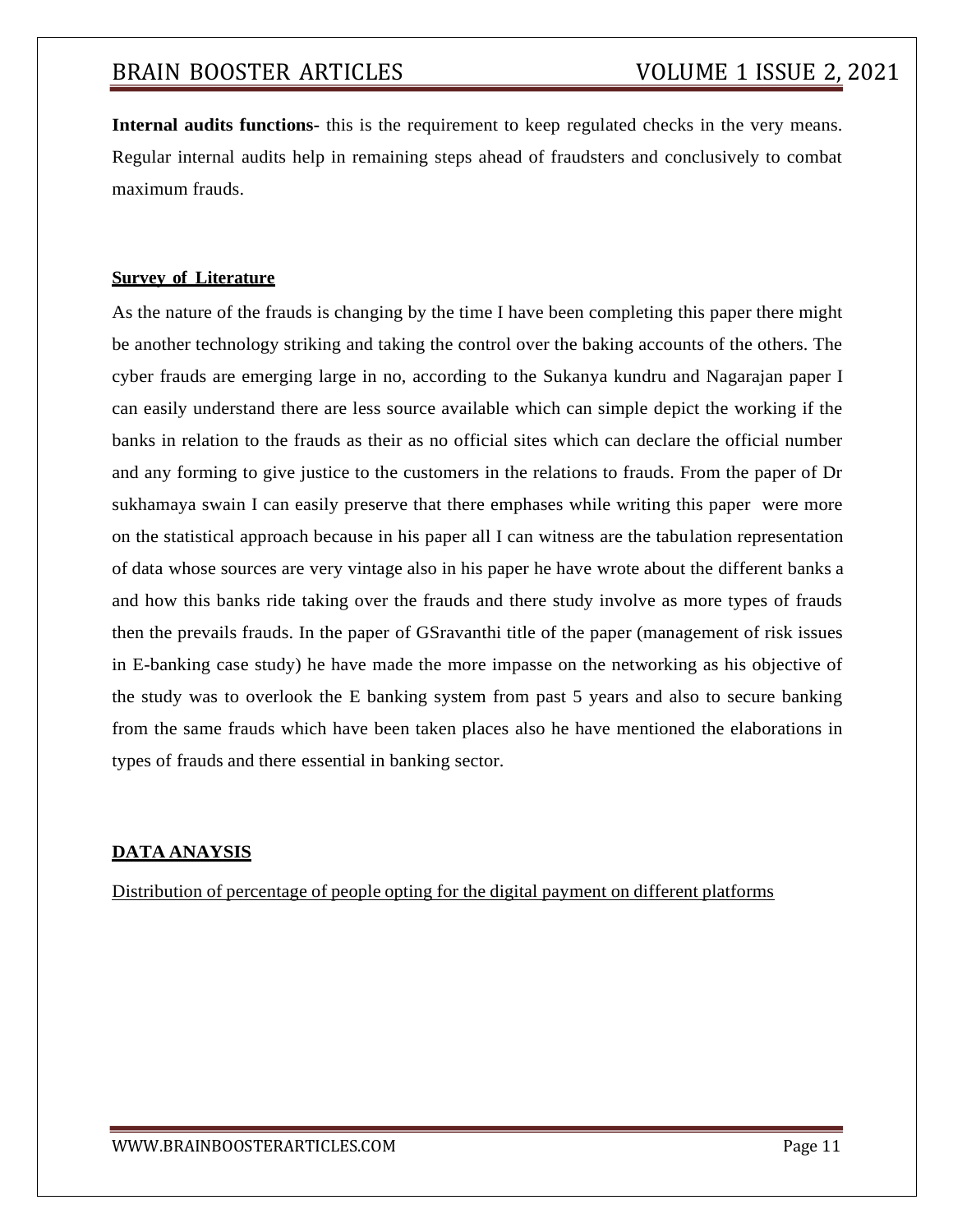

Reference to the same is economic times

The primary sources of data had been gathered by the newspapers , articles , surveys , reports , RBI etc. as therefore there are no official declaration authentic sources where these data can be obtained . Data for this study has been gathered from the primary sources of the refereed handles.

#### **Banks and their statistical reports by RBI**

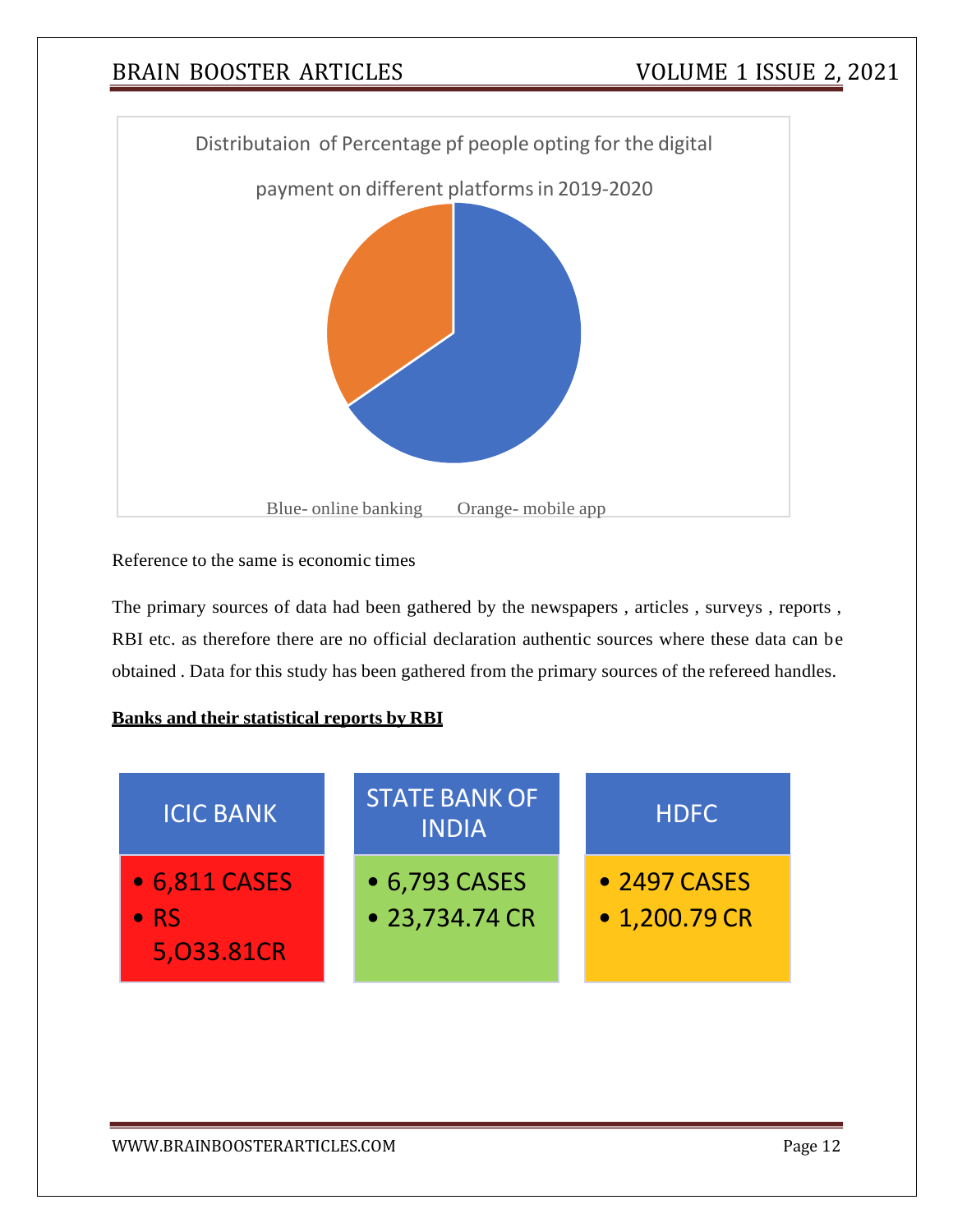

Sources

[https://economictimes.indiatimes.com/industry/banking/finance/banking/about-84545-b](https://economictimes.indiatimes.com/industry/banking/finance/banking/about-84545-bank-fraud-cases-reported-during-2019-2020-says-rbi-in-reply-to-rti/articleshow/77200022.cms?from=mdr)ankfraud-cases-reported-during-2019-2020-says-rbi-in-reply-to [rti/articleshow/77200022.cms?from=mdr](https://economictimes.indiatimes.com/industry/banking/finance/banking/about-84545-bank-fraud-cases-reported-during-2019-2020-says-rbi-in-reply-to-rti/articleshow/77200022.cms?from=mdr)

#### **THIS IS A STUDY OF THE SURVEY CONDUCTED BY THE (FIS)**

#### **NEGATIVE FINDINGS**

A study shown to the worldwide by the FIS which is a financial services techno provider showed that 18percent of Indians suffer from online banking dreads in past years. Which is the highest percentage than any other country's respondents. Mr. Ravi Prasad the minister for information technology said that there were over 25,800 cases of digital frauds in India. The major age of the people affected by this frauds are of the age between 27to 37 as these are the most regular users of online banking channels. The repost states nearly RS 1.8n crore billion rupees were lost in the digital banking frauds. The RBI in July frauds .2017 has tried to limit customers' liabilities when faced with fraudulent online transfers to report 3 days transactions to report frauds **.**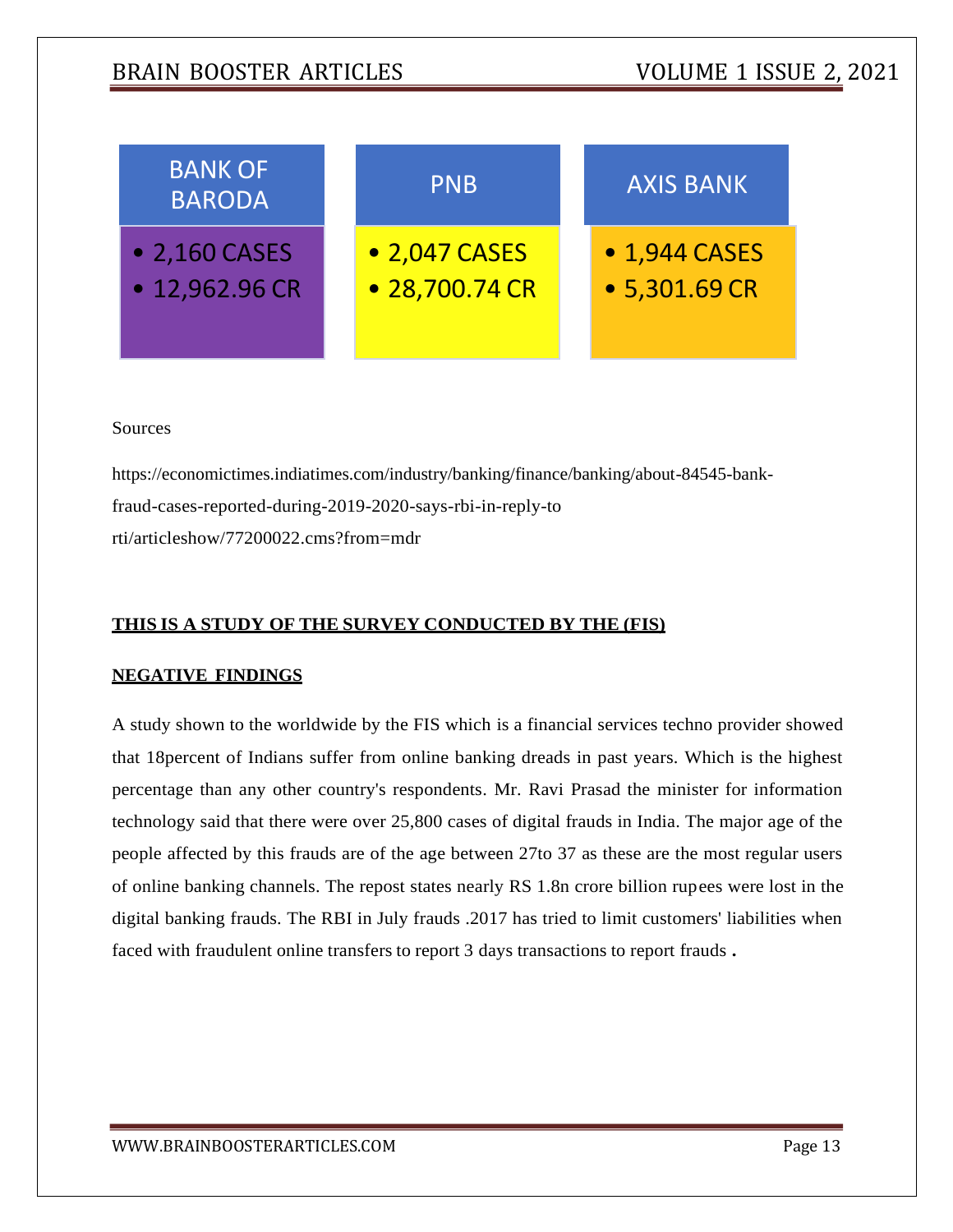#### **POSITIVE FINDINGS**

The report identified that increases adoption of digital banking channels by Indians respondent above the age of 53 years. It also shows the usage of the electronic devices specially in reference to the smartphones and the laptops though which banking transactions were being. Indian police are also trained to tackle this cyber crimes as the government I 2003 instituted cyber crime cell training programs in many states such as Uttar Pradesh, Maharashtra etc. This are the people with the IT experts to improve their cyber crimes investigation skills.

SOURCE https:/[/www.businessinsider.in/India-has-the-highest-rate-of-online-banking-](http://www.businessinsider.in/India-has-the-highest-rate-of-online-banking-) fraudsin-the-world

report/articleshow/64369651.cms?utm\_source=contentofinterest&utm\_medium=text&utm\_c ampaign=cppst

#### **CASE STUDY**

#### NIRAV MODI & PUNJAB NATIONAL BANK CASE

As Nirav Modi was some importer and he wants to import his pearls and diamonds to sell them abroad as for the same he reached to PNB as his purchaser required good amount of money and in the same PNB was ready to given him load on interest of 10 percent and with the same Nirav Modi wanted to have loan in the foreign currency as all his buyer were foreign and earning in the same currency he asked to have foreign gen currency load for the same and PNB rely getting a guarantee LOC and for the same PNB issued LOC and PNB with-out taking any security worth RS100 cr as collateral security gave loc to him .

And all the foreign banks were ready to give loan to the NIRAV on the basis of that LOC which PNB gave which means that PNB will be paid in case of default in the transaction to take place with the help of NASTOV ACCOUNT OF PNB . After a while PNB filed FIR against Nirav modi in 2018 which was of amount RS280 cr and in future they filed another FIR for RS 11,000 cr which means Nirav even after having FIR against him was still busy taking loan from the other foreign banks . and he is not willing to pay back till the time.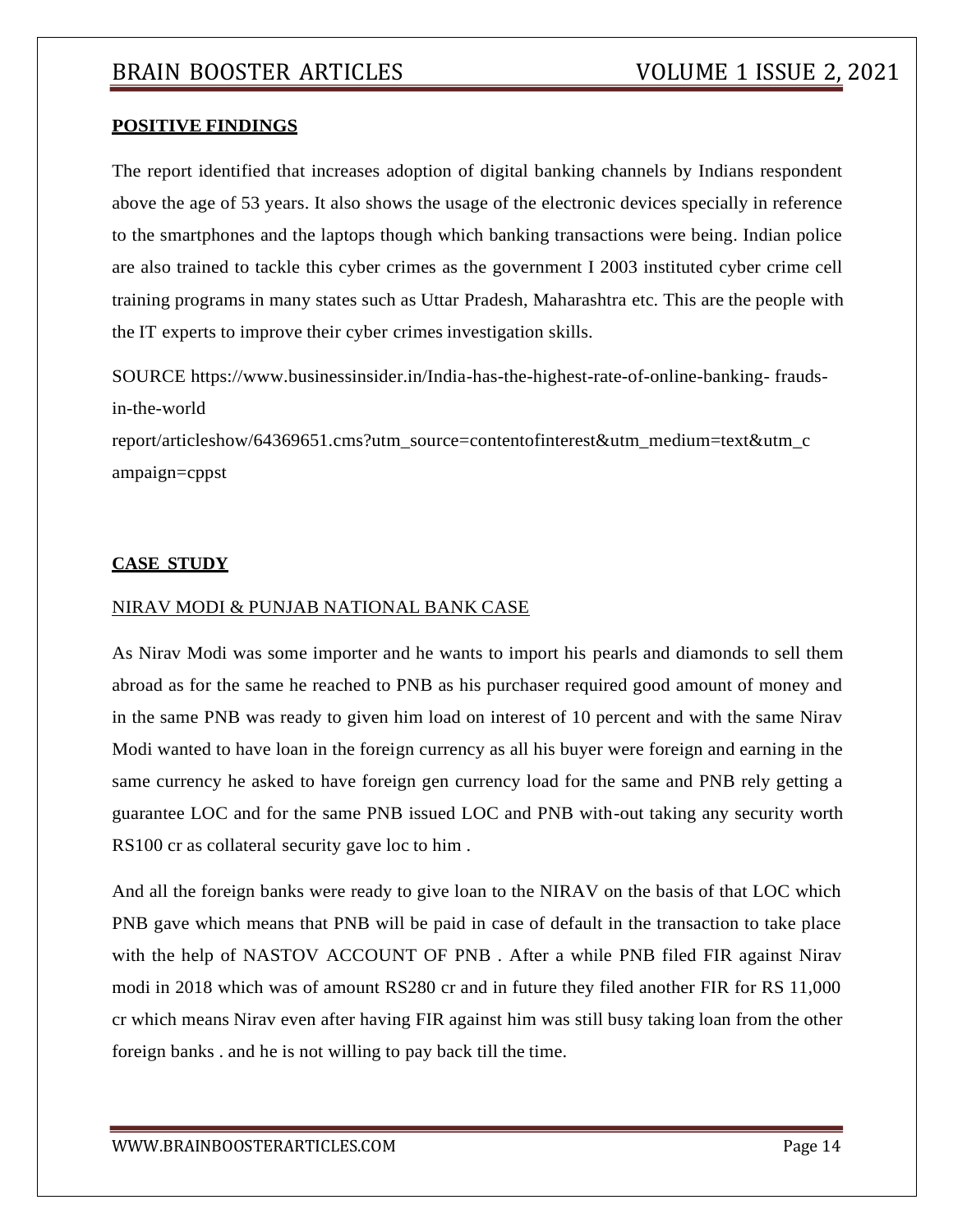

In the present scenario, there is an urgent requirement of an integrated solution in Banks (especially in PSBs). The solution should be capable of integrating, collating and analysing data from various silo systems within a Bank like CBS, SWIFT, Trade Finance Module, Document Management System, Loan Origination System, etc.

An integrated solution like Asymetrix's Early Warning Signals (EWS) system can be used in any Bank (for analysing information from various systems within a bank like SWIFT, CBS, Trade Finance Module, etc.) for effectively detecting suspicious transactions within a pool of large number of transactions carried out in a Bank and alerting the concerned authority about the same.

| Sr. No. | <b>Early Warning Indicators</b>                                                           |
|---------|-------------------------------------------------------------------------------------------|
| 1       | Any LC/LOU issued has not been registered as an contingent liability in the books of Bank |
| 2       | LC/LOU issued or opened without getting adequate margins or security                      |
| 3       | LC/LOU issued to any related party (Beneficiary is a related party)                       |
| 4       | When the usance period (loan period) of LC/LOU is given above the industry average        |
|         | usance period for LC/LOU (Ideal period is 90 days)                                        |
| 5.      | High number of LC/LOU issued within a period of time                                      |
| 6       | Rollover of LC/LOU without receiving additional security                                  |
|         | Issuing of new LC/LOU without settling the previous LC/LOU to the same borrower           |
| 8       | High outside remittances from NOSTRO apportioned for one borrower                         |
| 9       | High outside remittances from NOSTRO to a party not having credit line with the Bank      |
| 10      | Any LC/LOU issued without the corresponding entry in CBS and a SWIFT message              |
|         | transmitted without the corresponding entry in CBS.                                       |

[WWW.BRAINBOOSTERARTICLES.COM](http://www.brainboosterarticles.com/) Page 15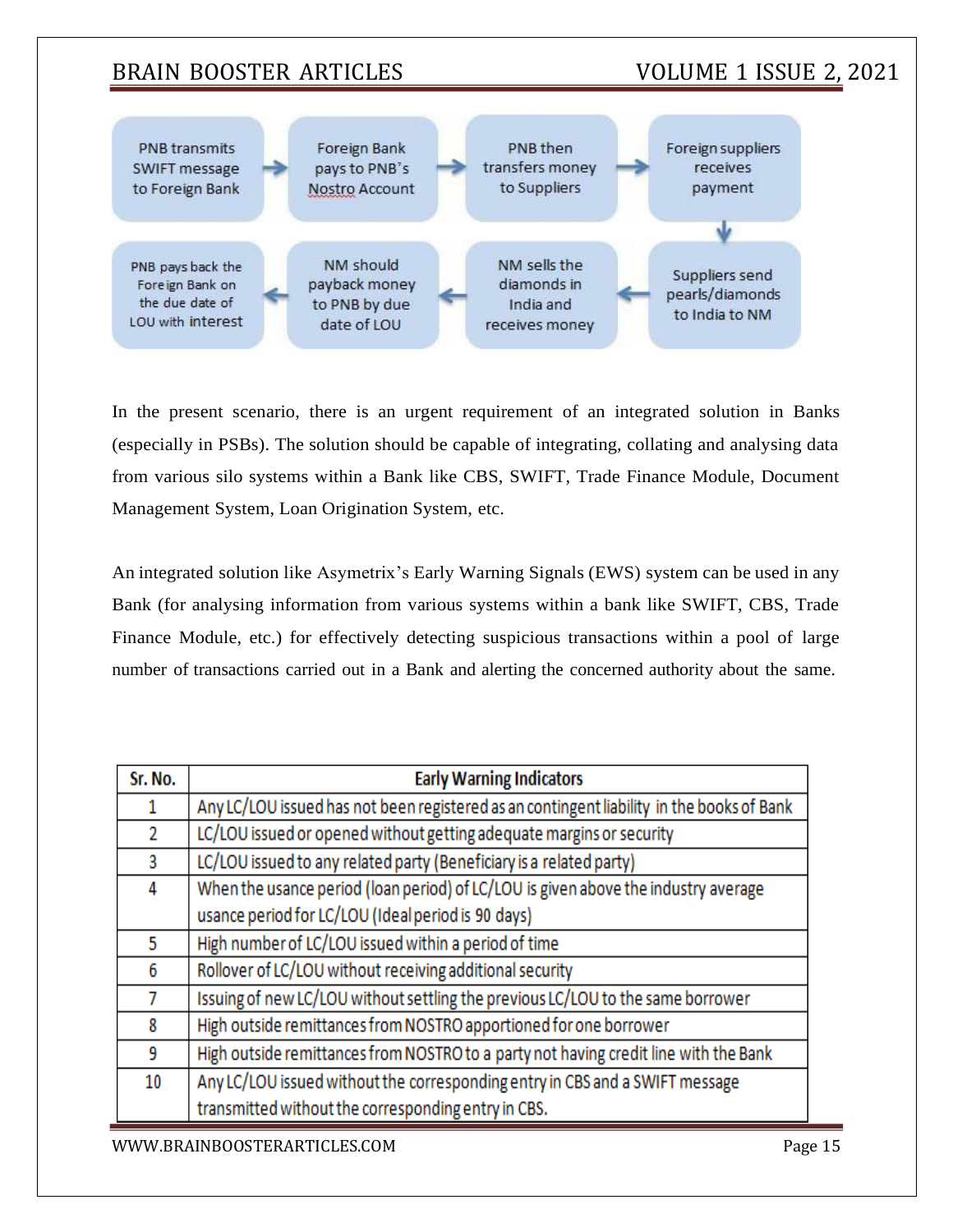### **METHODOLOGY**

## **APPENDIX OF QUESTIONNAIRE**

- 1. Result of the questionnaire
- 2. Questionnaire Result

| Q 1. Have u every heard the term banking               | YES/NO         |  |
|--------------------------------------------------------|----------------|--|
| frauds?<br>Q2 As per to you do you feel your self safe | YES/NO         |  |
| from banking frauds?                                   |                |  |
| Q3 Do you believe that banks will prevent              | YES/NO         |  |
| happing from this frauds?                              |                |  |
| Q4 Do you have faith in banks and police?              | YES/NO         |  |
| Q5 If you become the victim of banking                 | YES/NO         |  |
| frauds will it effect you?                             |                |  |
| Q6. Do you believe that higher authorities             | YES/NO         |  |
| should put some constraints on the banking             |                |  |
| authorise before having given online services          |                |  |
| $\overline{?}$                                         |                |  |
| Q7. As per your personal point of view what            | YES/NO         |  |
| you think bank or any other authorise are              |                |  |
| involve in banking frauds?                             |                |  |
| Q8 Do you believe that as per the cases                | YES/NO         |  |
| emerging you should do online transactions?            |                |  |
| Q9. Do you believe that legal actions are              | YES/NO         |  |
| prominent take over the hijacker fraudsters?           |                |  |
| Q10. As per the current situation should you           | YES/NO         |  |
| put your money in bank for safety?                     |                |  |
| <b>Questions</b>                                       | <b>Results</b> |  |
| Question 1                                             | 11 Yes, 9 No   |  |
| Question 2                                             | 14 Yes, 6 No   |  |
| <b>Ouestion 3</b>                                      | 16 Yes, 4 No   |  |
| Question 4                                             | 12 Yes, 8 No   |  |
| Question 5                                             | 15 Yes, 5 No   |  |
| Question 6                                             | 13 Yes, 7 No   |  |
| Question 7                                             | 10 Yes, 10 No  |  |
| Question 8                                             | 17 Yes, 3 No   |  |
| Question 9                                             | 14 Yes, 6 No   |  |
| <b>Ouestion 10</b>                                     | 15 Yes, 5 No   |  |
|                                                        |                |  |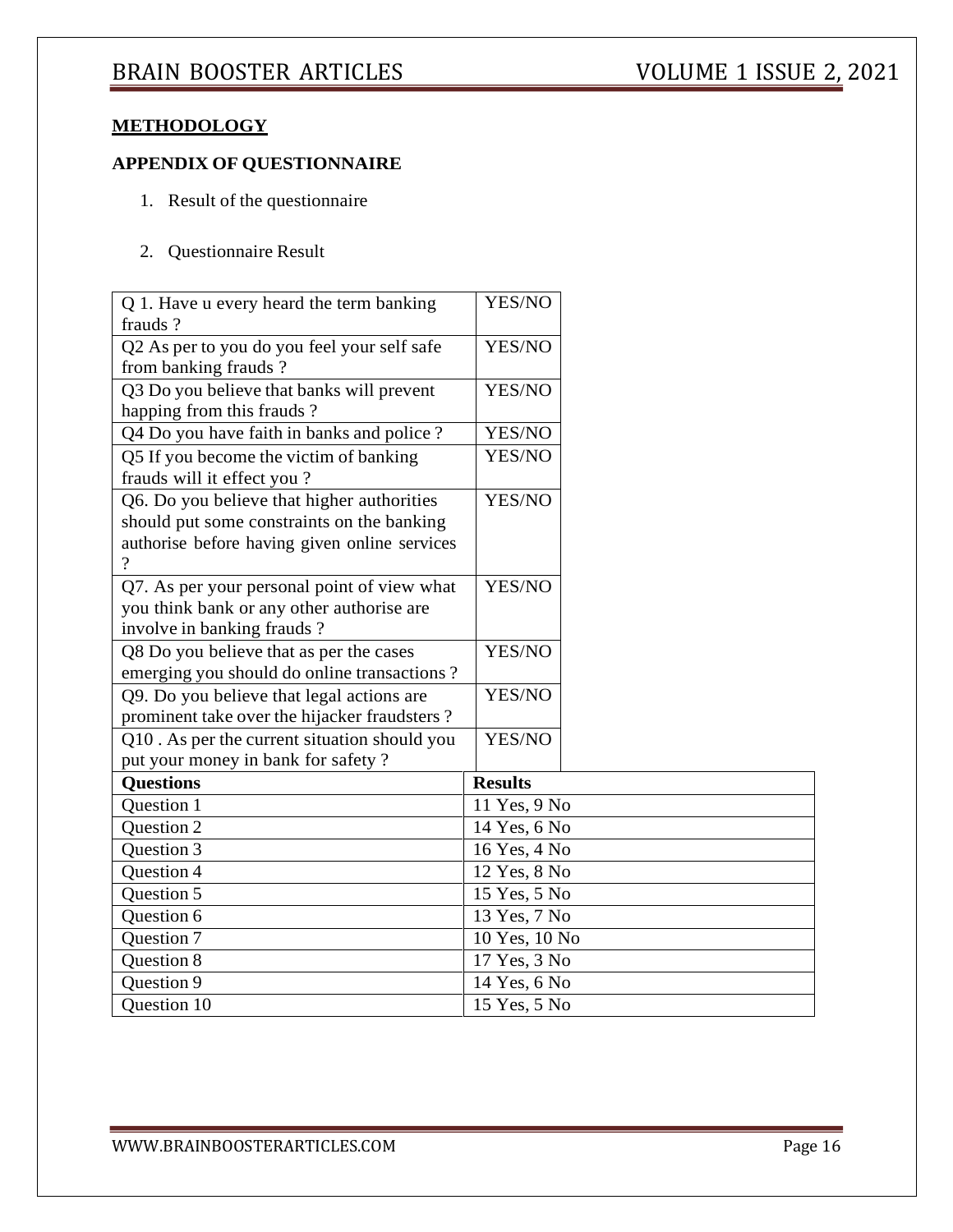| Questions  | Yes  | N <sub>o</sub> |
|------------|------|----------------|
| Question 1 | 55 % | 45%            |
| Question 2 | 70%  | 30%            |
| Question 3 | 80%  | 20%            |
| Question 4 | 60%  | 40%            |
| Question 5 | 75%  | 25%            |
| Question 6 | 65%  | 35%            |
| Question 7 | 50%  | 50%            |
| Question 8 | 85%  | 15%            |
| Question 9 | 70%  | 30%            |

Question 10 75% 25%

### **Percentage of questionnaire**

### **Graph of the questionnaire**



## **Conclusion**

With this paper I have tries to in lighted every one as we all customer to banks it doesn't matter the bank should be commercial or any other the problem all of them are facing are equal and